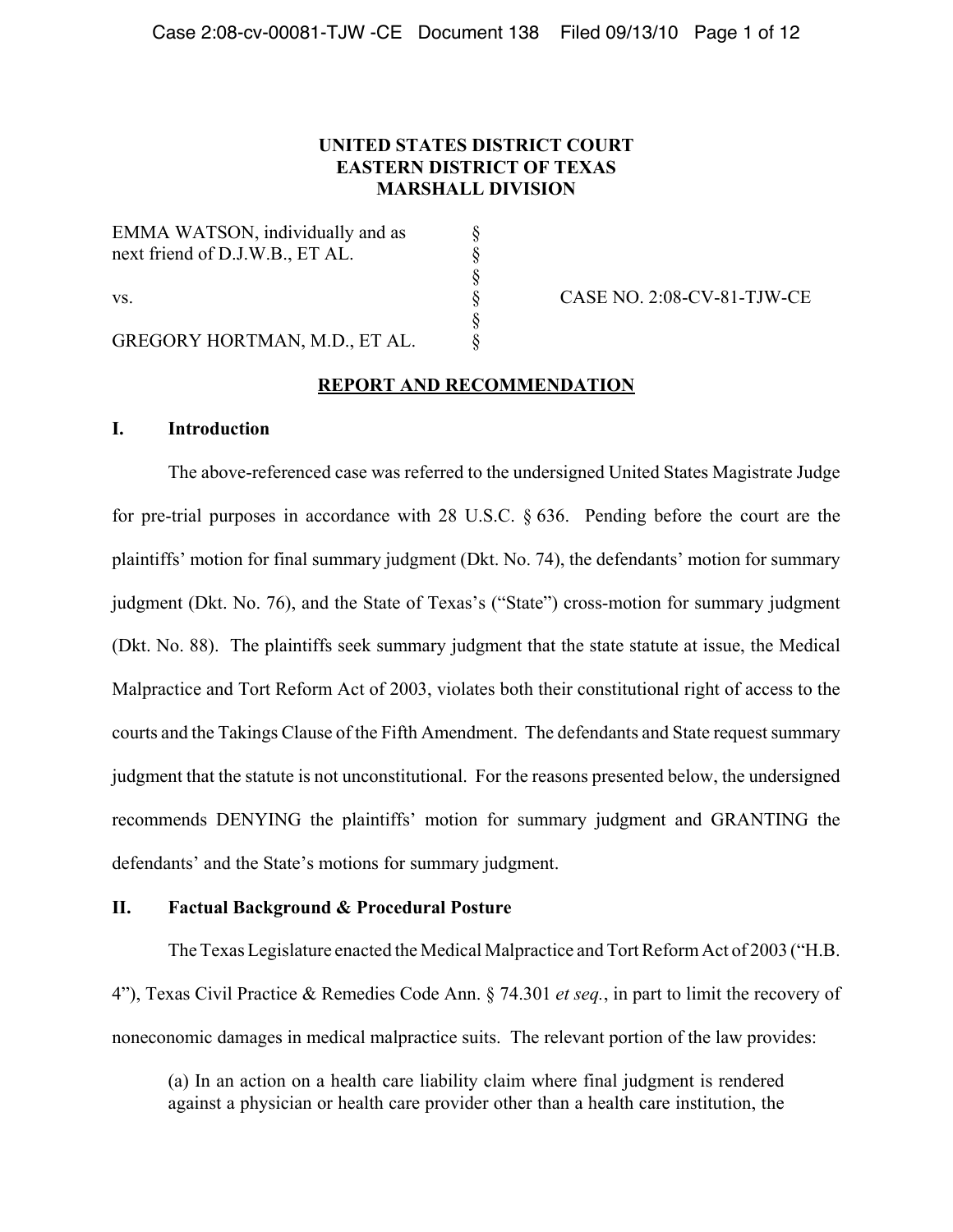limit of civil liability for noneconomic damages of the physician or health care provider other than a health care institution, inclusive of all persons and entities for which vicarious liability theories may apply, shall be limited to an amount not to exceed \$250,000 for each claimant, regardless of the number of defendant physicians or health care providers other than a health care institution against whom the claim is asserted or the number of separate causes of action on which the claim is based.

(b) In an action on a health care liability claim where final judgment is rendered against a single health care institution, the limit of civil liability for noneconomic damages inclusive of all persons and entities for which vicarious liability theories may apply, shall be limited to an amount not to exceed \$250,000 for each claimant.

(c) In an action on a health care liability claim where final judgment is rendered against more than one health care institution, the limit of civil liability for noneconomic damages for each health care institution, inclusive of all persons and entities for which vicarious liability theories apply, shall be limited to an amount not to exceed \$250,000 for each claimant and the limit of civil liability for noneconomic damages for all health care institutions, inclusive of all persons and entities for which vicarious liability theories may apply, shall be limited to an amount not to exceed \$500,000 for each claimant.

Tex. Civ. Prac. & Rem. Code Ann. § 74.301 (Vernon 2005).

On February 25, 2008, the plaintiffs filed suit in this court seeking a declaratory judgment

that H.B. 4 violates the United States Constitution. The plaintiffs consist of individuals who have allegedly been injured by medical malpractice or who are legal representatives of those who have been injured. The defendants are various medical providers.<sup>1</sup> After this suit was filed, the State intervened to defend the constitutionality of H.B. 4.

The undersigned previously recommended the dismissal of the plaintiffs' equal protection and due process claims, and the district court adopted that recommendation. (Dkt. Nos. 66, 70). The parties filed cross-motions for summary judgment on the remaining issues.

For purposes of the cross-motions for summary judgment, the plaintiffs allege that H.B. 4

<sup>&</sup>lt;sup>1</sup> The court previously dismissed claims against state court judges. *See* Dkt. Nos. 66 & 70.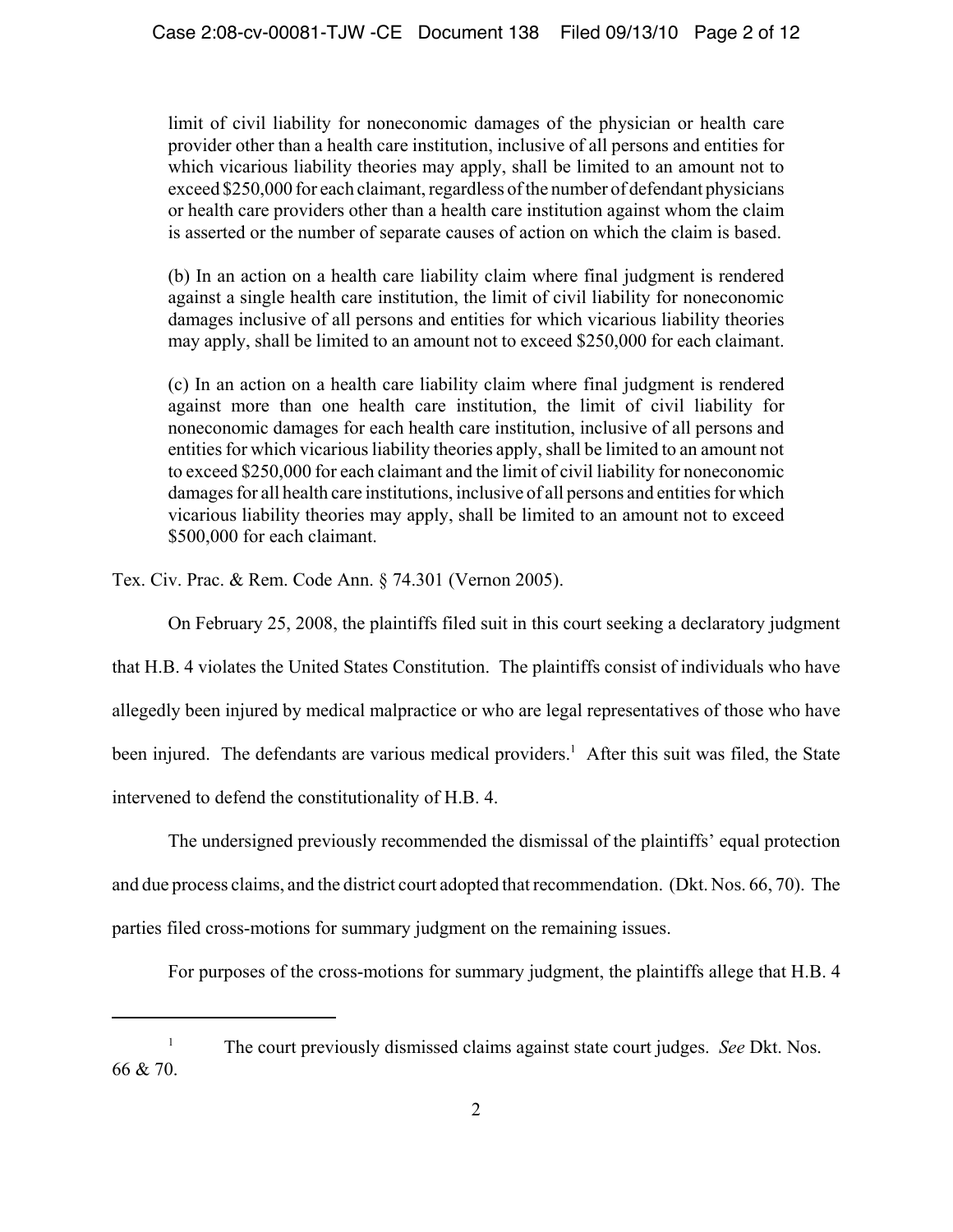### Case 2:08-cv-00081-TJW -CE Document 138 Filed 09/13/10 Page 3 of 12

violates medical malpractice victims' constitutional rights in two ways. First, the plaintiffs contend that the H.B. 4 cap violates their right of access to the courts. Second, the plaintiffs assert that the H.B. 4 cap violates the Takings Clause. The undersigned will address each contention in turn.

### **III. Discussion**

### **A. Standard of Review for Facial Challenge**

The plaintiffs present a facial challenge to the constitutionality of H.B. 4. "In general, to mount a successful facial attack, 'the challenger must establish that no set of circumstances exists under which the Act would be valid.'" *Ctr. for Individual Freedom v. Carmouche*, 449 F.3d 655, 662 (5th Cir. 2006) (quoting *United States v. Salerno*, 481 U.S. 739, 745 (1987)).

### **B. Right of Access to the Courts**

The plaintiffs present two bases for their contention that H.B. 4 infringes upon their right of access to the courts. First, by restricting the amount of noneconomic damages found by the jury, the statute allegedly deprives health care liability plaintiffs of a full and complete remedy. Second, according to the plaintiffs, the limitation on noneconomic damages renders cases uneconomical to pursue in court and deprives the plaintiffs of adequate legal counsel to pursue their medical malpractice claims.

# *1. Whether H.B. 4 Violates the Right of Access by Denying a Full and Complete Remedy*

The plaintiffs contend that H.B. 4's limitation on damages leaves them without an "adequate, effective, and meaningful" remedy at law, and thus violates their constitutional right of access to the courts. *See Bounds v. Smith*, 430 U.S. 817, 822 (1977). But the cases cited by the plaintiffs are factually distinguishable from a challenge to a damages limitation like the one at issue. *See Bounds v. Smith*, 430 U.S. 817 (requiring that prisons provide legal assistance to inmates for appeals and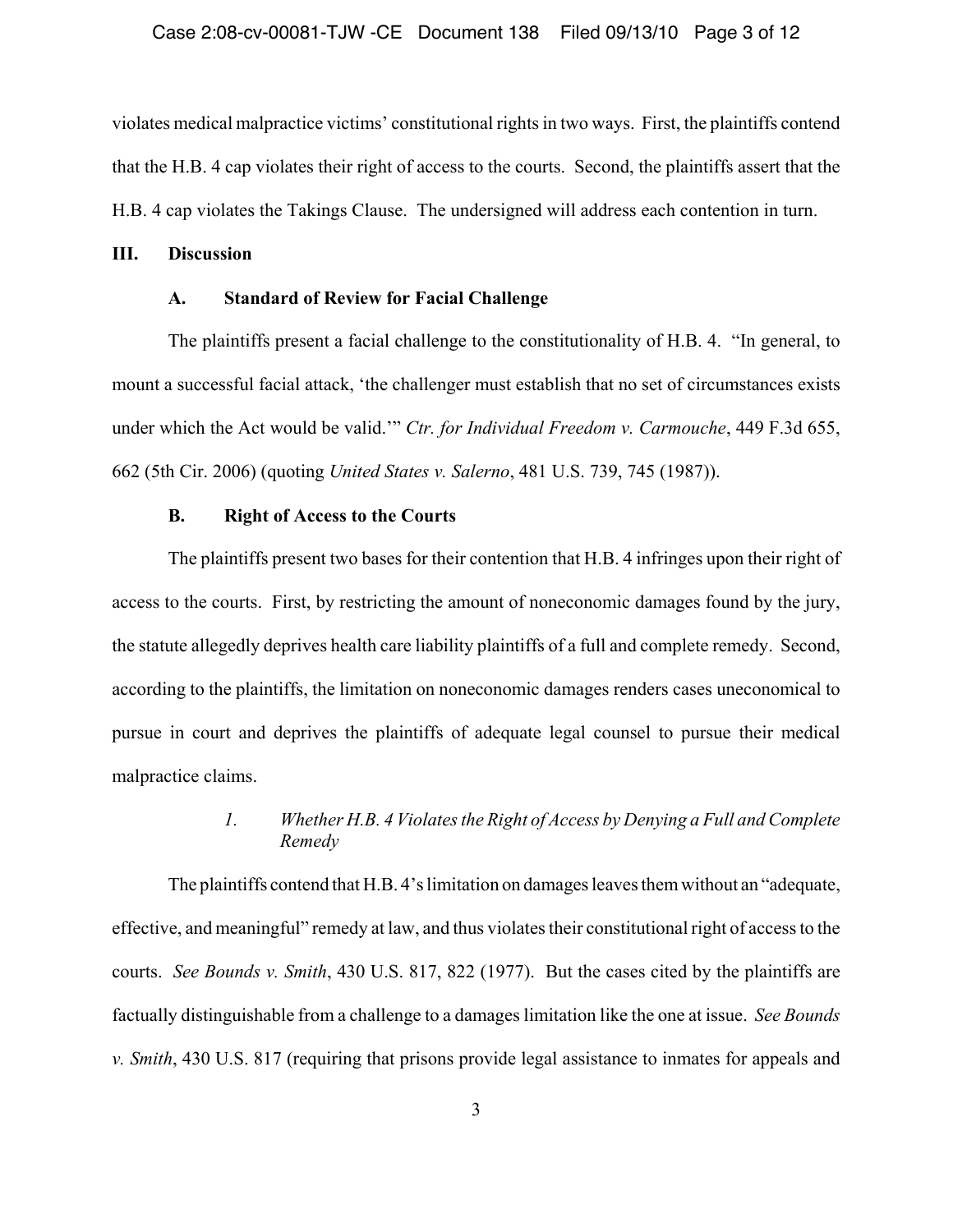### Case 2:08-cv-00081-TJW -CE Document 138 Filed 09/13/10 Page 4 of 12

habeas petitions); *Bayou Fleet v. Alexander*, 234 F.3d 852, 857 (5th Cir. 2000) (alleging that a law clerk effectively presided over a trial); *Ryland v. Shapiro*, 708 F.2d 967, 969 (5th Cir. 1983) (alleging that state officials concealed and prevented investigation of murder).

In *Ryland*, for example, the plaintiffs were allegedly prevented from filing a wrongful death suit in a Louisiana state court. The Fifth Circuit held that the plaintiffs stated a civil rights claim against the defendants for interfering with the plaintiffs' ability to pursue the state court lawsuit. *Ryland* did not address a statute like the one in this case that curtails the damages recoverable under a cause of action. The plaintiffs provide no legal authority suggesting that a law like the one at issue in this case violates the right of access to the courts because it limits the amount of damages recoverable in a health care liability claim. The Supreme Court has stated that "statutes limiting liability are relatively commonplace and have consistently been enforced by the courts." *Duke Power Co. v. Carolina Envtl. Study Group, Inc.*, 438 U.S. 59, 88 n.32 (1978). As such, the undersigned is not persuaded that H.B. 4's cap on recovery denies medical malpractice victims an "adequate, effective, and meaningful" legal remedy.

# *2. Whether H.B. 4 Violates the Right of Access by Rendering Cases Uneconomical to Pursue*

The plaintiffs also argue that H.B. 4's damages limitation forecloses access to the courts as a practical matter, because it renders the pursuit of some health care liability claims uneconomical. According to the plaintiffs, the costs to litigate a medical malpractice suit are extraordinary, and the limitation on noneconomic damages presents a financial barrier to some claimants who attempt to access the courts. Under the plaintiffs' theory, a potentially smaller jury award results in a contingent fee that is insufficient to pay for qualified medical malpractice attorneys and experts. In support of their argument, the plaintiffs cite survey data indicating that fewer Texas lawyers are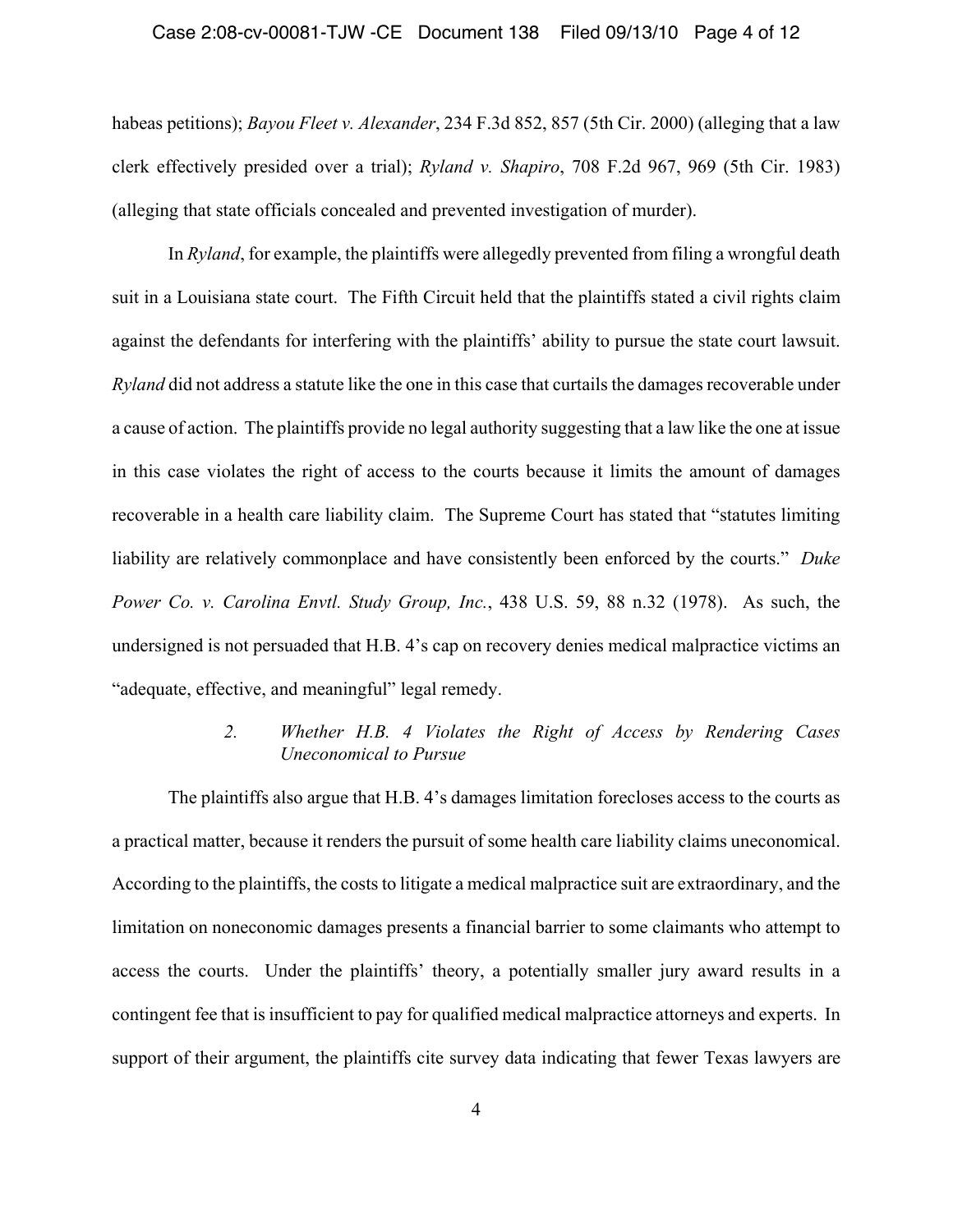### Case 2:08-cv-00081-TJW -CE Document 138 Filed 09/13/10 Page 5 of 12

accepting medical malpractice suits after the H.B. 4 cap was enacted. Stephen Daniels & Joanne Martin, *Texas Plaintiffs' Practice in the Age of Tort Reform: Survival of the Fittest–It's Even More True Now*, 51 N.Y.L. Sch. L. Rev. 285, 312-13 (2007).

Although the damages limitation may present a financial barrier to the prosecution of at least some medical malpractice claims, the Supreme Court has addressed similar questions in the context of generally applicable filing fees or court costs that operate disproportionately against indigent plaintiffs. The standard by which those filing fees are evaluated is commensurate with the importance of the underlying right being litigated. *See Carson v. Johnson*, 112 F.3d 818, 821 (5th Cir. 1997) (quoting *M.L.B. v. S.L.J.*, 519 U.S. 102, 113 (1996)) ("In the civil context, the test is whether the litigant has a 'fundamental interest at stake.'"). In judicial proceedings that implicate fundamental rights, such as divorces, *Boddie v. Connecticut*, 401 U.S. 371, 376 (1971), and termination of parental rights, *M.L.B.*, 519 U.S. at 125, the Supreme Court has reviewed the constitutionality of fee requirements under a strict scrutiny standard. *See M.L.B.*, 519 U.S. at 116- 17; *Boddie*, 401 U.S. at 381. On the other hand, in cases where fundamental rights are not at stake, such as bankruptcy filings, *United States v. Kras*, 409 U.S. 434, 444 (1973), and welfare benefit determinations, *Ortwein v. Schwab*, 410 U.S. 656, 659 (1973), a fee restriction will be upheld if it meets the rational basis test. *See Ortwein*, 410 U.S. at 660; *Kras*, 409 U.S. at 447.

In this case, the underlying right affected by the legislation is the right to recover on a health care liability claim. The Fifth Circuit has held that the "right to recover for medical malpractice does not fall within the fundamental interests recognized by the Supreme Court." *Clifford v. Louisiana*, 347 F. App'x 21, 23 (5th Cir. 2009); *see also Seoane v. Ortho Pharm., Inc.,* 608 F.2d 146, 150-51 (5th Cir. 1981) (upholding Louisiana's medical review panel legislation under a right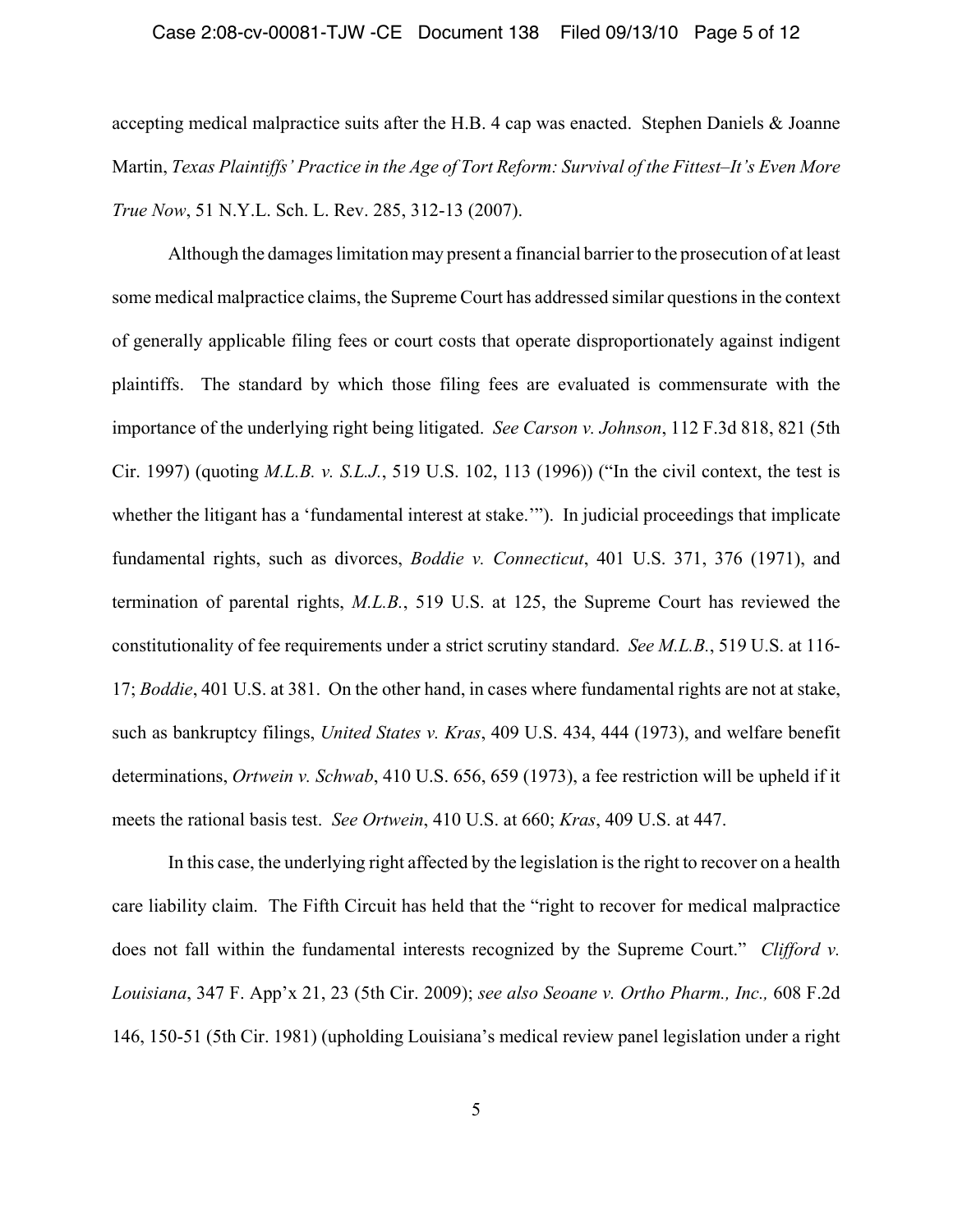### Case 2:08-cv-00081-TJW -CE Document 138 Filed 09/13/10 Page 6 of 12

of access analysis). Thus, rational basis review applies to the plaintiffs' right of access claim.

H.B. 4 meets the rational basis test because the plaintiffs have not shown that the damages cap is clearly arbitrary and irrational. *See Hodel v. Indiana*, 452 U.S. 314, 331-32 (1981). The cap on noneconomic damages is reasonably related to the State of Texas's goals of reducing malpractice insurance premiums and improving access to care. *See id.* at 331 (explaining that, under the rational basis test, challenged legislation must be upheld if it is "rationally related to a legitimate government purpose"). Although the plaintiffs put forth a variety of statistical evidence and studies to challenge the Texas Legislature's findings, this evidence is insufficient to show that the legislation lacks a rational basis, particularly in light of the record that was before the Legislature at the time of the adoption of H.B. 4. Thus the defendants and the State are entitled to summary judgment that H.B. 4 does not violate the plaintiffs' right of access to the courts.

## **C. Takings Clause**

The plaintiffs assert that H.B. 4 violates the Takings Clause of the Fifth Amendment. According to the plaintiffs, the state effectively "commandeer[s]" medical malpractice plaintiffs' fair and proper compensation for noneconomic injuries that exceed the damages limitations.

## *1. Vested Property Interest*

To prove that an unconstitutional taking has occurred, the plaintiffs must first prove the existence of a vested property interest. *Landgraf v. USI Film Prods.*, 511 U.S. 244, 266 (1994). The Takings Clause prevents the government from "depriving private persons of *vested* property rights." *Id.* (emphasis added). Without a vested property interest, the plaintiffs cannot establish that H.B. 4 takes their property without just compensation.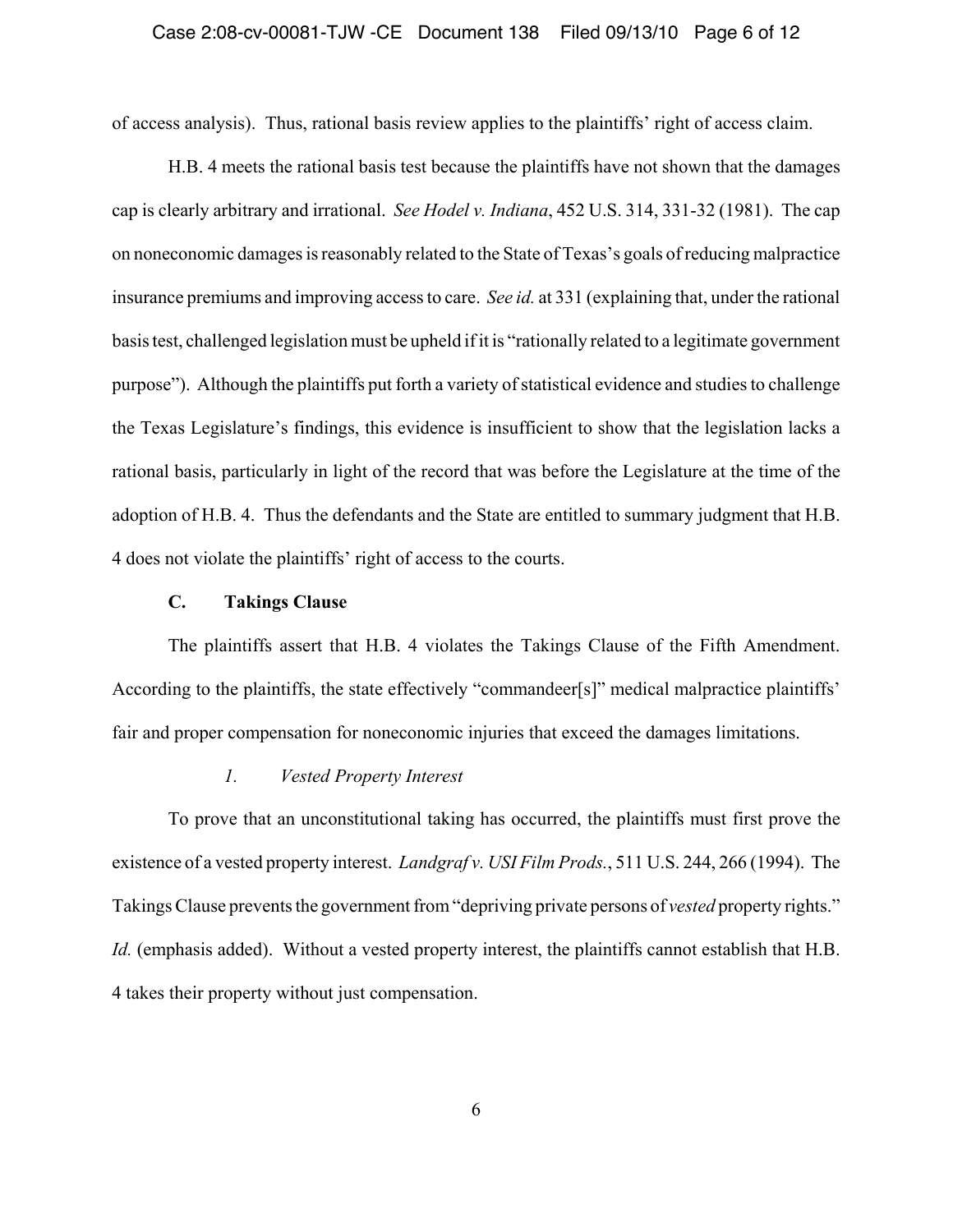### Case 2:08-cv-00081-TJW -CE Document 138 Filed 09/13/10 Page 7 of 12

The plaintiffs contend they have vested property rights in their causes of action. $2$  The Constitution itself does not create property rights; instead, property rights must stem from an independent source, such as state law. *Ruckelshaus v. Monsanto Co.*, 467 U.S. 986, 1001 (1984). As such, this court must determine whether the plaintiffs' alleged vested property rights are recognized under Texas law. *See generally Phillips v. Washington Legal Found.*, 524 U.S. 156, 164 (1998) (applying Texas law to analyze property rights in takings claim).

The plaintiffs contend that they had an interest in the full, uncapped value of the noneconomic damages resulting from medical malpractice. But the plaintiffs who suffered injury after the effective date of H.B. 4 have no vested property interest. At best, they allege a vested interest in the continuation of that law which allowed them to recover unlimited noneconomic damages. This argument is foreclosed by *Lucas v. United States*, 807 F.2d 414, 421-22 (5th Cir. 1986). *Lucas* relied on the Supreme Court's statement in *Duke Power* that "a person has no property, no vested interest, in any rule of the common law." *Duke Power*, 438 U.S. at 88. Accordingly, the plaintiffs who were injured after the effective date of H.B. 4 have no takings claim.

At least one of the plaintiffs suffered injuries prior to the effective date of H.B. 4. The plaintiffs argue that Texas law recognizes an accrued cause of action as a vested property right. Texas law concerning vested rights has been described charitably as "difficult." *See generally Vaughn v. Fedders Corp.*, 239 F. App'x 27, 33 (5th Cir. 2007). Texas cases most often discuss the

<sup>&</sup>lt;sup>2</sup> The plaintiffs also advance a theory that they have a property interest in their "bodily integrity," and H.B. 4 effectuates a taking of that property. But the plaintiffs cite no Texas law recognizing a property interest like the one they advance. Nor do they identify any federal case law that supports this argument. Therefore, the undersigned does not find that the plaintiffs have any vested property interest in bodily integrity subject to taking by the damages cap.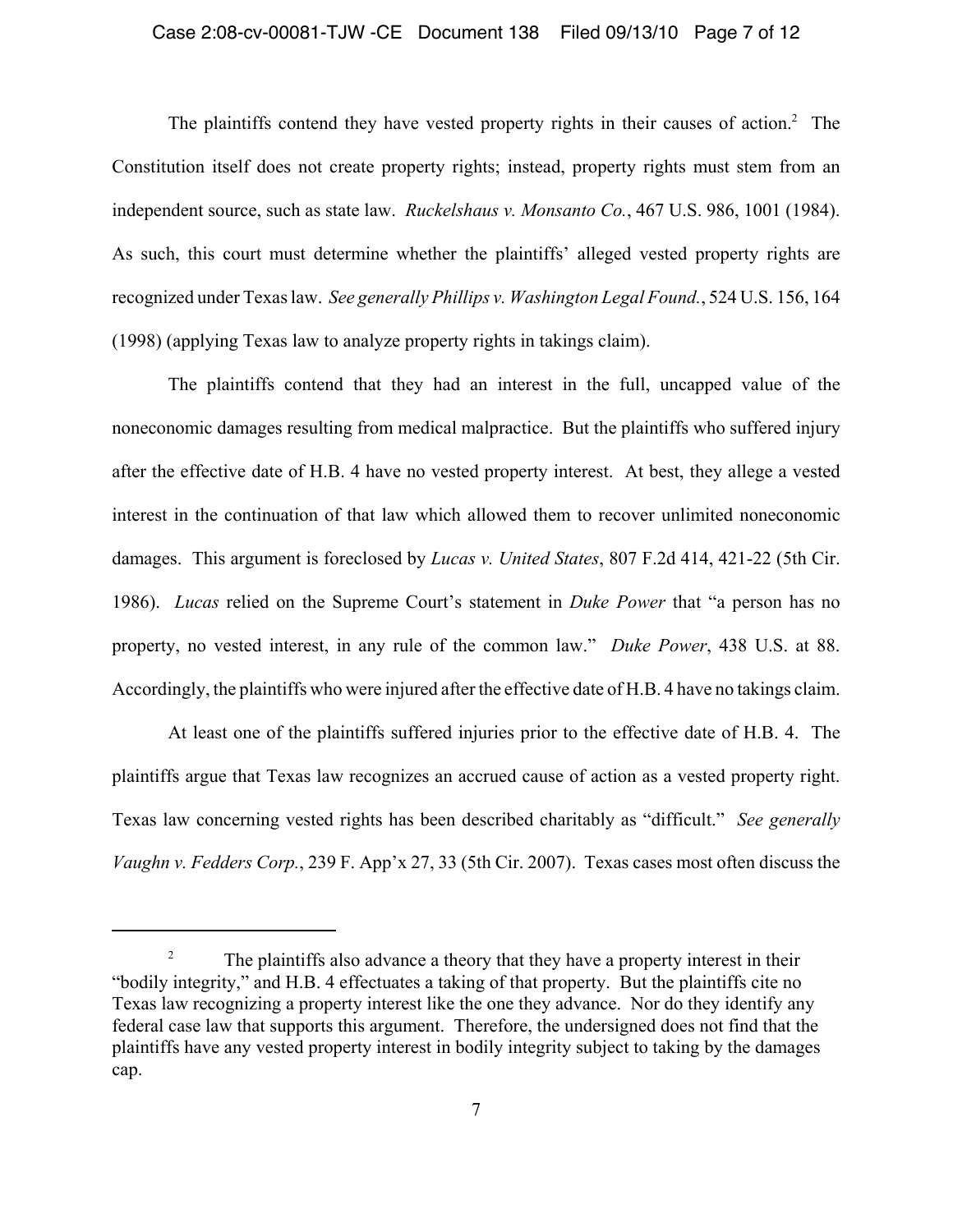vested rights concept in the context of retroactive legislation.<sup>3</sup> Some Texas cases, exemplified by *Ex parte Abell* and the *City of Dallas v. Trammell*, suggest that individuals have no vested rights to expectancies based upon continuance of existing law. In *Abell*, Texas Supreme Court explained:

This Court in *City of Dallas v. Trammell* considered the question of whether a retired policeman had a vested right to the full amount of his pension. We there held that the Legislature had the power to reduce the pension since a policeman has no vested right to that which constitutes a mere expectancy based upon anticipated continuance of existing law. Even though the right of the policeman to receive a pension became vested when the contingency occurred that entitled him to receive a pension, he had no vested right to a fixed sum of money.

613 S.W.2d 255, 261-62 (Tex. 1981) (citing *Trammell*, 101 S.W.2d 1009 (Tex. 1937)) (citations omitted). *Abell* stated further that "a right cannot be considered a vested right unless it is something more than such a mere expectation as may be based upon an anticipated continuance of the present general laws; it must have become a title, legal or equitable to the present or future enjoyment of a demand or a legal exemption from the demand made by another." *Id.* at 261.

Under these cases, a party has no vested rights in a cause of action until she obtains a final, unreviewable judgment. *See Houston Ind. Sch. Dist. v. Houston Chronicle Pub. Co.*, 798 S.W.2d 580, 589 (Tex. App.–Houston [1st Dist.] 1990, writ denied). Although *Abell* and *Trammell* might be distinguished because they involved changes to procedural (*Abell*) or statutory (*Trammell*) laws, at least one Texas intermediate court has required a final judgment as a prerequisite to a vested right in a common law cause of action. *Walls v. First State Bank of Miami*, 900 S.W.2d 117, 122 (Tex. App.–Amarillo 1995, writ denied) ("Consequently, only final, unreviewable judgments will be

<sup>3</sup> One recent Texas intermediate court of appeals addressed this issue. *Robinson v. Crown Cork & Seal Co., Inc*., 251 S.W.3d 521 (Tex. App.–Houston [14th Dist.] 2006, pet. granted). The Texas Supreme Court heard argument in this case on February 7, 2008, and the matter remains under submission.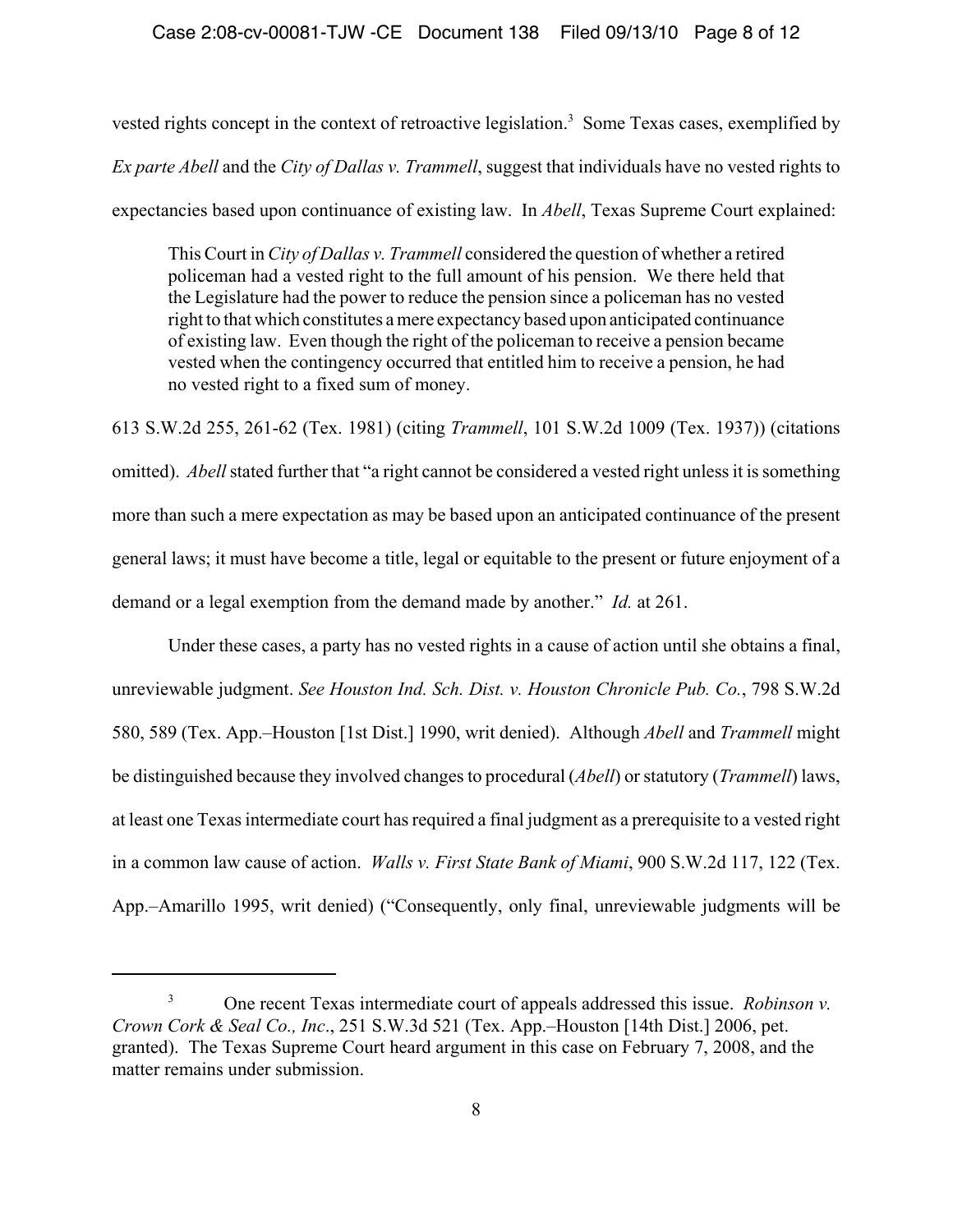### Case 2:08-cv-00081-TJW -CE Document 138 Filed 09/13/10 Page 9 of 12

accorded the dignity of vested, constitutionally guarded rights"). Applying these holdings, a plaintiff injured before the effective date of H.B. 4 but who has not received a final judgment could be compared to the retired policeman in *Trammell*. Although the plaintiff has some property interest in an accrued cause of action, the plaintiff has no vested right to a particular award–including unlimited noneconomic damages–until such time as the plaintiff obtains a final judgment.

Other cases suggest that a party may have a vested right in an accrued cause of action even before it is reduced to judgment. In *Mellinger v. City of Houston*, 68 Tex. 37 (1887), the Court stated that:

When  $\prod$  such a state of facts exists as the law declares shall entitle a plaintiff to relief in a court of justice on a claim which he makes against another, or as it declares shall operate in favor of a defendant as a defense against a claim made against him, then it must be said that a right exists, has become fixed or vested . . . .

*Id.* at 46. Under *Mellinger*, a plaintiff who was injured before the effective date of H.B. 4 arguably has a vested interest in an accrued health care liability claim, even before the claim is reduced to judgment. As such, the claim would be subject to a Takings Clause analysis. Therefore, the undersigned will analyze whether H.B. 4's cap on noneconomic damages is an unconstitutional taking.

## *2. Penn Central Analysis*

It is well-settled that not all governmental regulation that reduces the value of a property interest constitutes a compensable taking. In *Penn Central Transportation Co. v. City of New York*, 438 U.S. 104 (1978), the Supreme Court announced a three-prong test to assess whether a governmental regulation constitutes a compensable taking. The test examines (1) the economic impact on the claimant; (2) the extent to which the regulation has interfered with distinct investmentbacked expectations; and (3) the character of the governmental action. *Id.* at 124. Consideration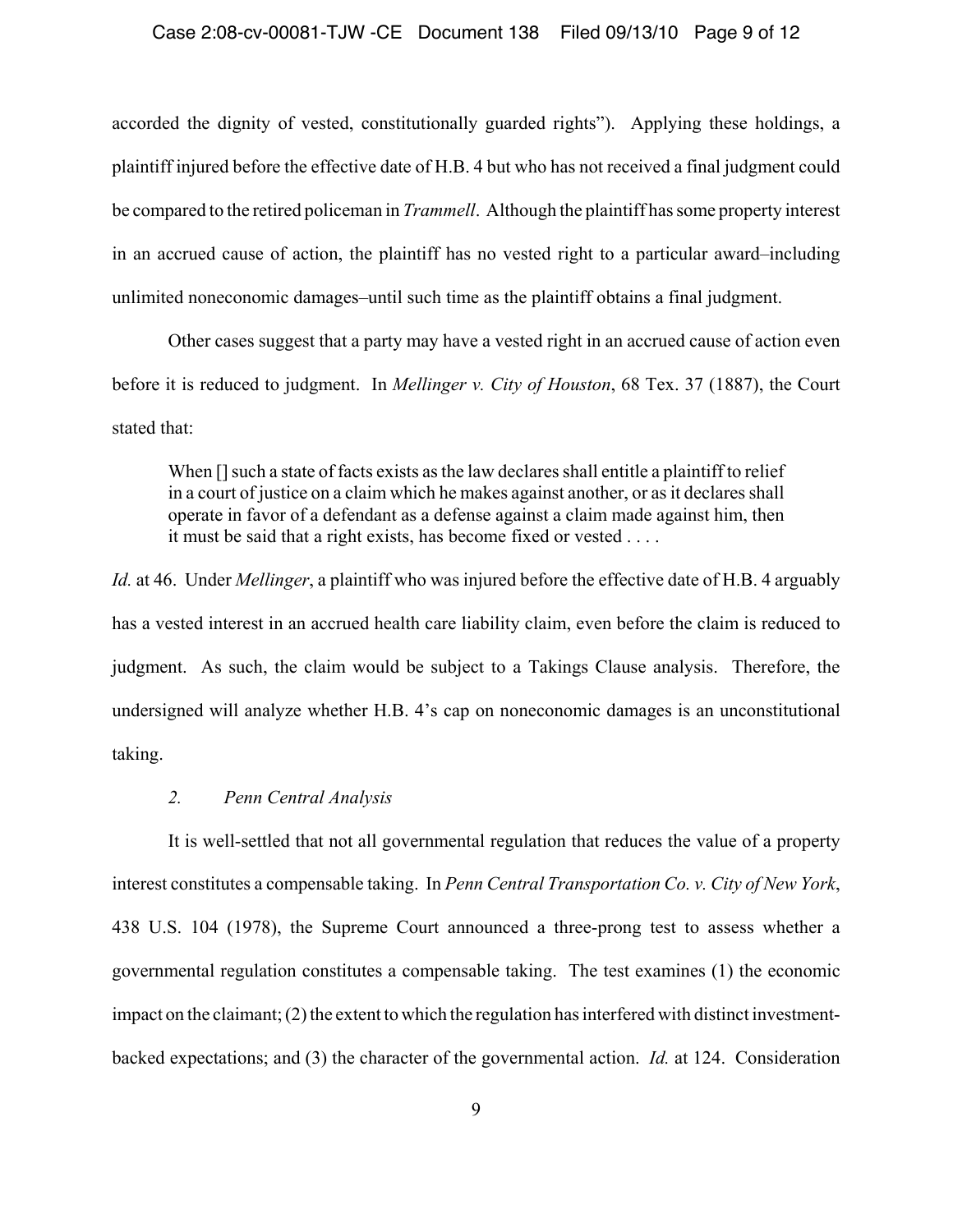of these factors causes the undersigned to conclude that no taking has occurred.

In the context of this case's factual posture, evaluation of the first factor is speculative, because the undersigned must judge the economic impact on the claimant by reference to the value of the malpractice claim as a whole. "To the extent that any portion of property is taken, that portion is always taken in its entirety; the relevant question, however, is whether the property taken is all, or only a portion of, the parcel in question." *Concrete Pipe & Prods. of Cal., Inc. v. Constr. Laborers Pension Trust for S. Cal.*, 508 U.S. 602, 644 (1993). So viewed, the damages limitation affects only a portion of a plaintiff's claim–the ability to recover noneconomic damages. The challenged legislation has not deprived a plaintiff of the entire value of the claim. Additionally, because none of the plaintiffs has recovered a jury verdict, they are unable to show how significantly H.B. 4 affects them.

Second, the challenged regulation cannot fairly be said to interfere with distinct investmentbacked expectations. Unlike traditional takings cases involving real property, the plaintiffs in this case have not established that they had any distinct investment-backed expectations to recover uncapped noneconomic damages for their health care liability claims. Although the plaintiffs argue that a person with an accrued cause of action expects to recover the full amount of any jury award for noneconomic damages, the type of damages at issue are inherently difficult to predict with any certainty. Consequently, this factor does not support a finding that a taking has occurred.

Third, the character of the governmental action does not support a conclusion that a taking has occurred. In this case, the State has not appropriated any of the plaintiffs' property to its own use. Rather, by limiting the amount of noneconomic damages in H.B. 4, the State has enacted legislation in an effort to "adjust the benefits and burdens of economic life to promote the common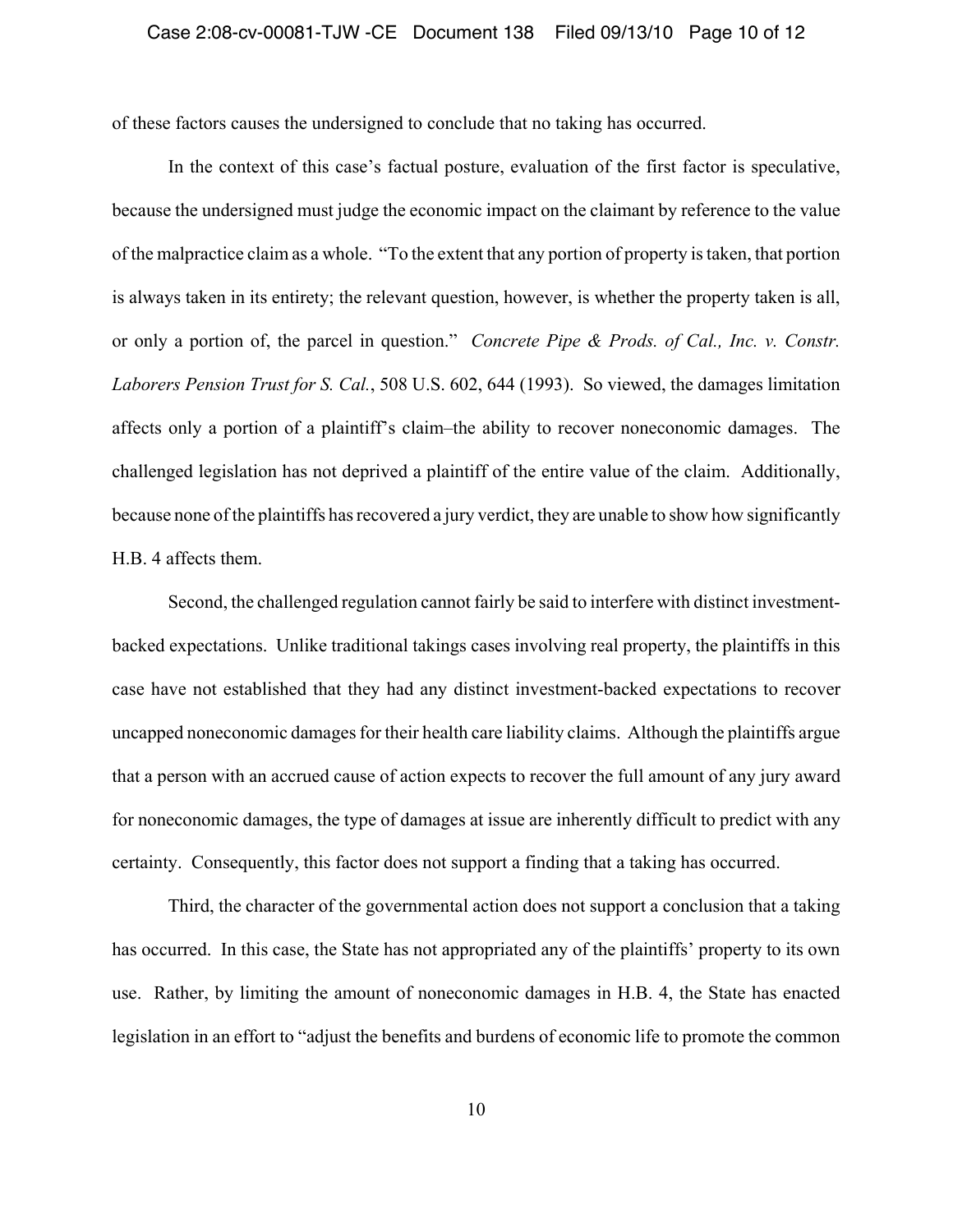good." *Connolly v. Pension Benefit Guar. Corp*., 475 U.S. 211, 225 (1986). In short, the *Penn Central* factors counsel the undersigned to conclude that no taking has occurred in this case.<sup>4</sup>

It bears mention that the Fifth Circuit has rejected substantive due process challenges to similar legislation involving medical malpractice damages limitations. *Lucas*, 807 F.2d 414. The Supreme Court has implied a relationship between due process and takings causes of action, in that if a party's "due process arguments are unavailing, 'it would be surprising indeed to discover' the challenged statute nonetheless violating the Takings Clause." *Concrete Pipe*, 508 U.S. at 641 (quoting *Connolly*, 475 U.S. at 223). That observation applies equally to this case. Thus, the undersigned concludes that the limitations imposed by H.B. 4 do not violate the Takings Clause.

## **IV. Conclusion**

The plaintiffs have not shown that the challenged statute, H.B. 4, violates their constitutional right of access to the courts or the Takings Clause. Therefore, the undersigned recommends DENYING the plaintiffs' motion for summary judgment and GRANTING the defendants' and State's motions for summary judgment.

A party's failure to file written objections to the findings, conclusions, and recommendations contained in this report within fourteen days after being served with a copy shall bar that party from de novo review by the district judge of those findings, conclusions, and recommendations and, except on grounds of plain error, from appellate review of unobjected-to factual findings, and legal conclusions accepted and adopted by the district court. Fed. R. Civ. P. 72(b)(2); *see Douglass v.*

<sup>4</sup> Neither side has addressed whether *Hodel v. Virginia Surface Mining & Reclamation Association, Inc.*, 452 U.S. 264 (1981) might apply. Because the undersigned concludes that H.B. 4 does not effectuate an unconstitutional taking under *Penn Central*, there is no need to analyze the plaintiff's claim under the more stringent *Hodel* facial challenge analysis.